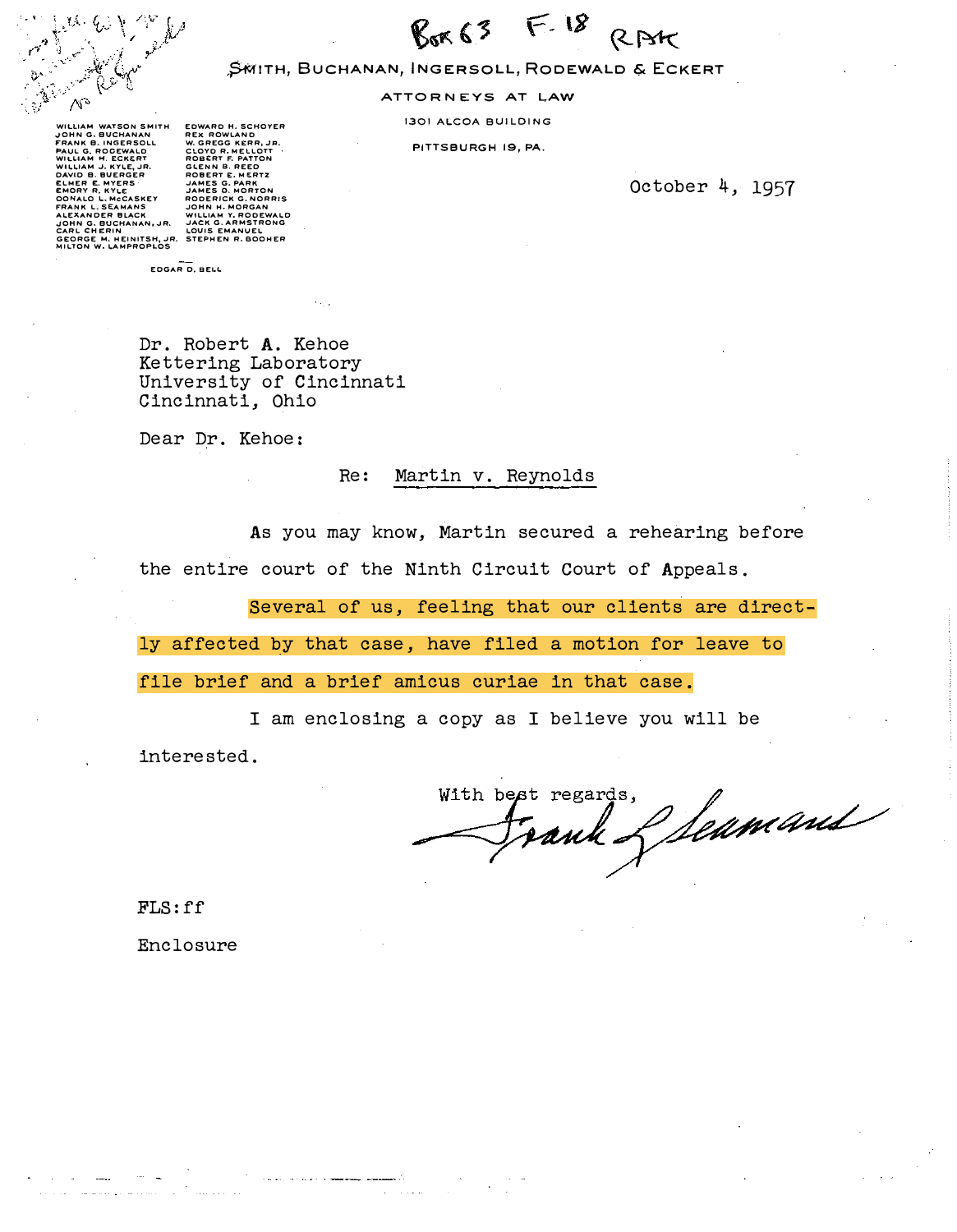# SUBJECT INDEX

Page

| I. Background—The Novel and Far-Reaching Effect on the<br>Aluminum Industry of Applying the Rule of Absolute |                                                                                                       |      |  |  |  |
|--------------------------------------------------------------------------------------------------------------|-------------------------------------------------------------------------------------------------------|------|--|--|--|
|                                                                                                              |                                                                                                       |      |  |  |  |
| А.                                                                                                           | The Absolute Liability Rule of Fletcher v. Rylands<br>Should Not Be Applied to Aluminum Smelting      | 3    |  |  |  |
| В.                                                                                                           | In Any Event, on the State of the Record in the<br>Present Cases, It Is Inappropriate and Unnecessary | 10   |  |  |  |
| C.                                                                                                           | The Doctrine of Res Ipsa Loquitur Should Not Have                                                     | 14   |  |  |  |
|                                                                                                              |                                                                                                       | . 15 |  |  |  |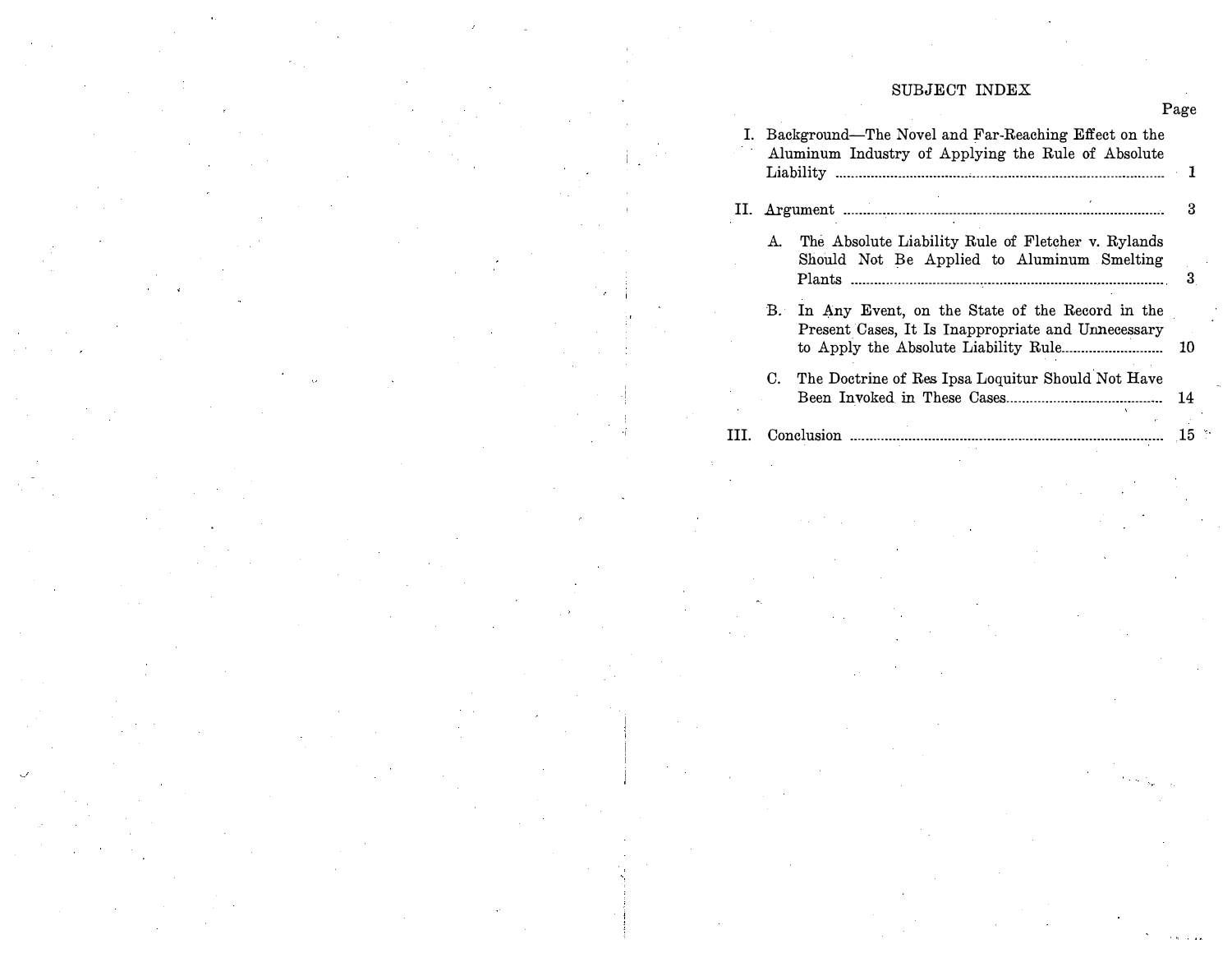# TABLE OF AUTHORITIES CITED

# iii

# TABLE OF AUTHORITIES CITED

|                                                                                                                                                                                   |                                                                 |  | <b>OTHER AUTHORITIES</b>                                                                                             |   | Page |
|-----------------------------------------------------------------------------------------------------------------------------------------------------------------------------------|-----------------------------------------------------------------|--|----------------------------------------------------------------------------------------------------------------------|---|------|
| <b>CASES</b>                                                                                                                                                                      | Pages                                                           |  | Bulletin 537, United States Department of the Interior,                                                              |   |      |
| Arvidson v. Reynolds Metals Company, 125 F. Supp. 481                                                                                                                             |                                                                 |  |                                                                                                                      |   | 7    |
| (W.D. Wash., S.D. 1954) (affirmed upon the opinion of the                                                                                                                         | 10                                                              |  |                                                                                                                      |   |      |
|                                                                                                                                                                                   |                                                                 |  | Memorandum No. 22, "A Study of the Hazard to Man and                                                                 |   |      |
| Bedell v. Goulter, 199 Or. 344, 261 P.2d 842 (1953)<br>Brown v. Gessler, 191 Or. 503, 230 P.2d 541 (1951)                                                                         |                                                                 |  |                                                                                                                      |   | 7    |
|                                                                                                                                                                                   |                                                                 |  |                                                                                                                      |   |      |
| Doherty v. Areade Hotel, 170 Or. 374, 390, 134 P.2d 118,                                                                                                                          | Public Health Bulletin No. 306, "Air Pollution in Donora,<br>15 |  |                                                                                                                      | 7 |      |
| Dunning v. Northwestern Electric Co. (on rehearing), 186                                                                                                                          | 14                                                              |  | Public Health Report, Volume 69, Number 10, October, 1954,<br>"Medical Aspects of Excessive Fluoride In a Water Sup- |   |      |
|                                                                                                                                                                                   |                                                                 |  |                                                                                                                      |   | 8    |
| Fletcher v. Rylands (1868), L.S. 3 H.L. 3302, 3, 5, 10, 13<br>William M. Fraser and Marie Fraser v. Aluminum Company<br>of America in the District Court of the United States for |                                                                 |  |                                                                                                                      |   |      |
| the Western District of Washington, Southern Division,                                                                                                                            |                                                                 |  |                                                                                                                      |   |      |
|                                                                                                                                                                                   | 9                                                               |  |                                                                                                                      |   |      |
| Luthringer v. Moore, 31 Cal. 2d 489, 190 P.2d 1 (1948)                                                                                                                            | 5                                                               |  |                                                                                                                      |   |      |
| Martin v. Reynolds Metals Company, 135 F. Supp. 379                                                                                                                               |                                                                 |  |                                                                                                                      |   |      |
|                                                                                                                                                                                   |                                                                 |  |                                                                                                                      |   |      |
| Ritchie v. Thomas, 190 Or. 95, 224 P.2d 543 (1950) 14                                                                                                                             |                                                                 |  |                                                                                                                      |   |      |
|                                                                                                                                                                                   |                                                                 |  |                                                                                                                      |   |      |
|                                                                                                                                                                                   |                                                                 |  |                                                                                                                      |   |      |
| Suko v. Northwestern Ice Co., 166 Or. 557, 113 P.2d 209                                                                                                                           |                                                                 |  |                                                                                                                      |   |      |
|                                                                                                                                                                                   | 14                                                              |  |                                                                                                                      |   |      |
|                                                                                                                                                                                   |                                                                 |  |                                                                                                                      |   |      |
| TEXTS                                                                                                                                                                             |                                                                 |  |                                                                                                                      |   |      |
| Restatement of Torts:                                                                                                                                                             |                                                                 |  |                                                                                                                      |   |      |
|                                                                                                                                                                                   |                                                                 |  |                                                                                                                      |   |      |
|                                                                                                                                                                                   |                                                                 |  |                                                                                                                      |   |      |
|                                                                                                                                                                                   |                                                                 |  |                                                                                                                      |   |      |
|                                                                                                                                                                                   |                                                                 |  |                                                                                                                      |   |      |
|                                                                                                                                                                                   |                                                                 |  |                                                                                                                      |   |      |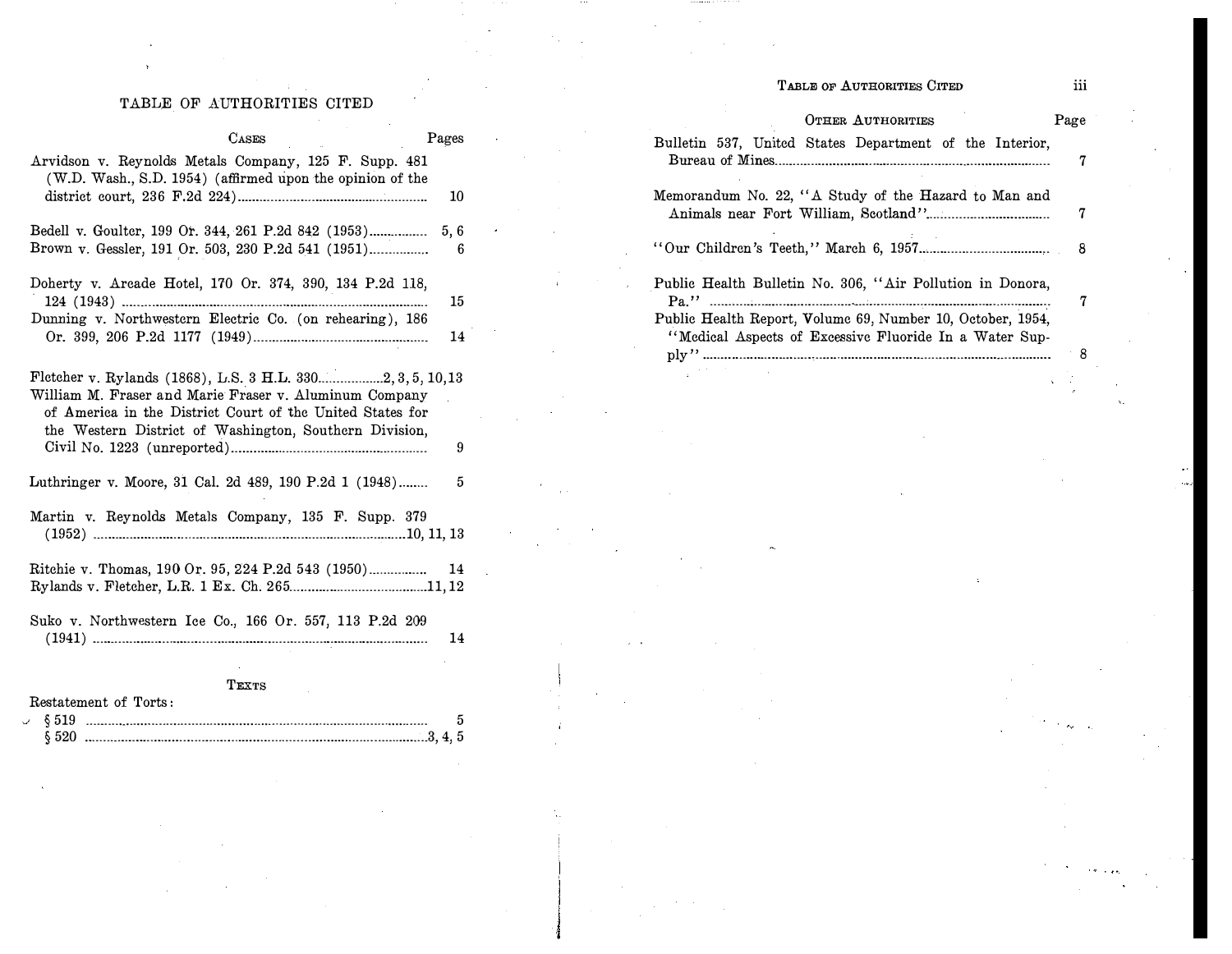# In the

# United States Court of Appeals

# For the Ninth Circuit

| REYNOLDS METALS COMPANY,                                                |               |           |
|-------------------------------------------------------------------------|---------------|-----------|
|                                                                         | $Appendant$ , |           |
| VS.                                                                     |               | No. 14990 |
| PAULA MARTIN, by and through Arthur H.<br>Lewis, her guardian ad litem, |               |           |
|                                                                         | $\it Apple,$  |           |
| REYNOLDS METALS COMPANY,                                                |               |           |
|                                                                         | $Appendant$ , |           |
| vs.                                                                     |               | No. 14991 |
| VERLA MARTIN,                                                           |               |           |
|                                                                         | $\it Apple,$  |           |
| REYNOLDS METALS COMPANY,                                                |               |           |
|                                                                         | $Appendant$ , |           |
| $\overline{N}S.$                                                        |               | No. 14992 |
| PAUL MARTIN,                                                            |               |           |
|                                                                         | $\it Apple$   |           |

# Brief Amicus Curiae

Rehearing en Banc on Appeal from Final Judgments of the District Court for the District of Oregon

# I.

#### BACKGROUND-THE NOVEL AND FAR-REACHING EFFECT ON THE ALUMINUM INDUSTRY OF APPLYING THE RULE OF ABSOLUTE LIABILITY

By way of dictum in the main opinion of the division of this Court in these cases, Judge Denman held that "the

.. ' ...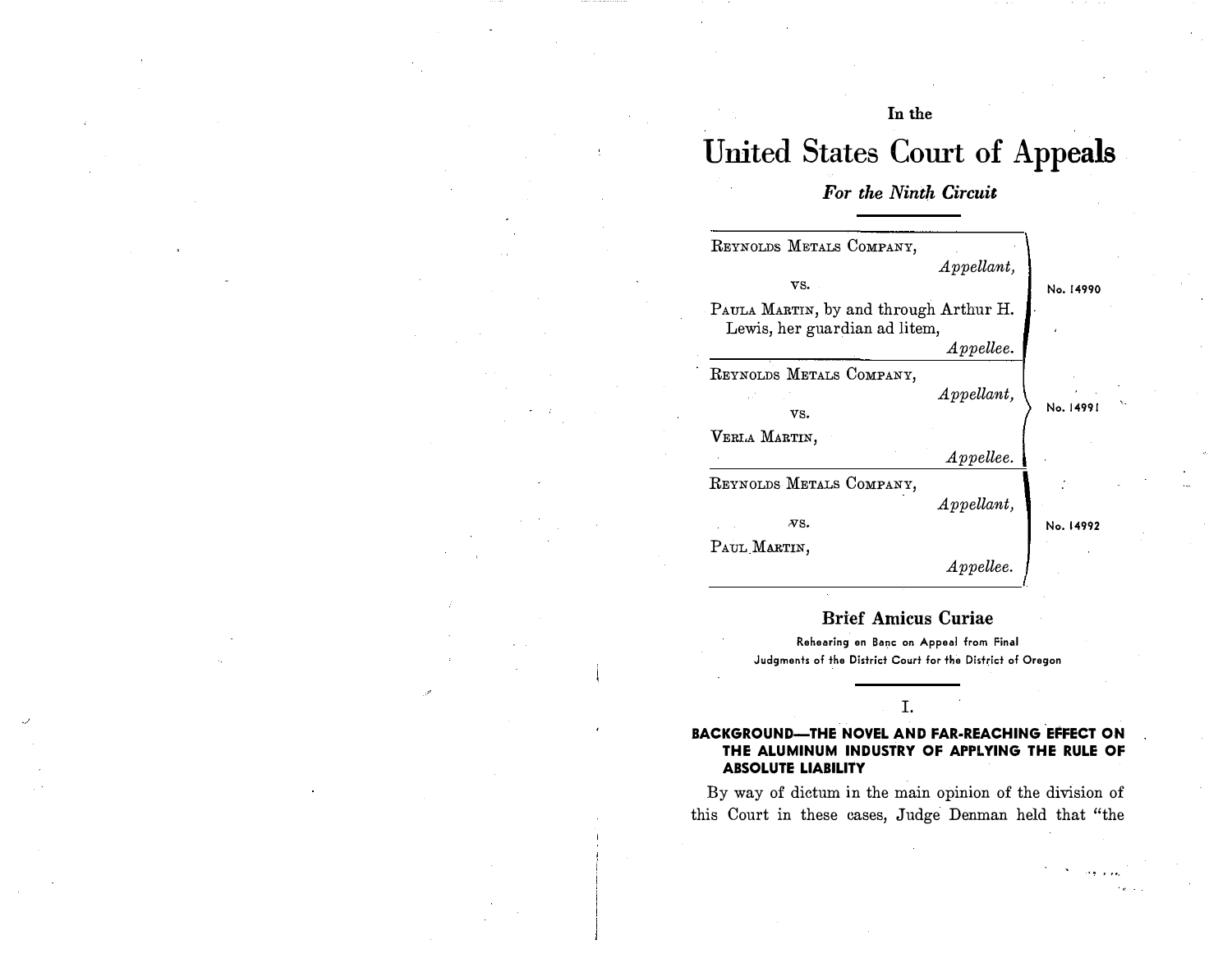doctrine of Fletcher v. Rylands" applied,  $fixing$  as absolute the liability of the defendant as an aluminum smelter to any person whom a jury might find to have been injured by fluorides escaping from that long-established, lawful and common industrial process.

2

Such a rule of law means that all a plaintiff need do to perfect recovery from an industry operating a process involving emission of fluorides is to produce one single doctor who will testify that the plaintiff's ills, real or imaginary, have resulted from defendant's operations. On this evidence alone, according to Judge Denman's dictum, the case will go to the jury with an instruction of absolute liability.

The aluminum industry in the United States is 69 years old. The same identical process involving the necessary use of fluorides has been conducted continuously in this country since 1888. Today, 22 aluminum smelting plants owned by 6 different companies are in operation or under construction with a total annual capacity of 5.3 billion pounds. 25,000 people are directly employed in these smelting plants and 100,000 people are employed by the primary aluminum producers.

There are 7 major aluminum smelting plants in the northwest alone employing approximately 6,000 industrial workers, skilled and unskilled. All 7 of these plants are located in inhabited areas similar in character to the Troutdale plant involved in this case.

The necessity of a strong aluminum industry to national defense is lmown to all.

Never, prior to this case, in all these 69 years has a claim ever been made or litigated that fluorides from an aluminum smelting plant have caused personal injury to someone living in the neighborhood of such a plant.

Here in the very first case where such an injury is alleged, we have a judicial determination by an appellate court (concededly not necessary to the decision and without any findings by the trial judge supporting such determination) that smelting aluminum is an.ultrahazardous activity. to which the rule of absolute liability applies.

We earnestly believe this application of the rule of absolute liability is without foundation in fact or in law, and is dictum unnecessary and inappropriate, in the state of the record, to a determination of the present appeals.

# II.

#### ARGUMENT

In the interest of brevity we shall address ourselves to, two issues only, whether the rule of Fletcher v. Rylands should be applied to aluminum smelting plants (with the related point that on the state of the record in the present appeals there is no occasion for referring to this rule) and whether the doctrine of res ipsa loquitur should be invoked in these cases. We wholeheartedly endorse the other points argued by Appellant, but we feel that they have been very soundly argued in Appellants' briefs so that any other discussion of those points would be superfluous.

#### A. The Absolute Liability Rule of Fletcher v. Rylands Should Not Be Applied to Aluminum Smelting Plants.

An ultrahazardous activity, one covered by the doctrine of Fletcher v. Rylands, is defined in the Restatement of Torts, § 520 as follows:

"An activity is ultrahazardous if it

- (a) necessarily involves a risk of serious harm to the person, land or chattels of others which cannot be eliminated by the exercise of the utmost care, and
- $(b)$  is not a matter of common usage."

3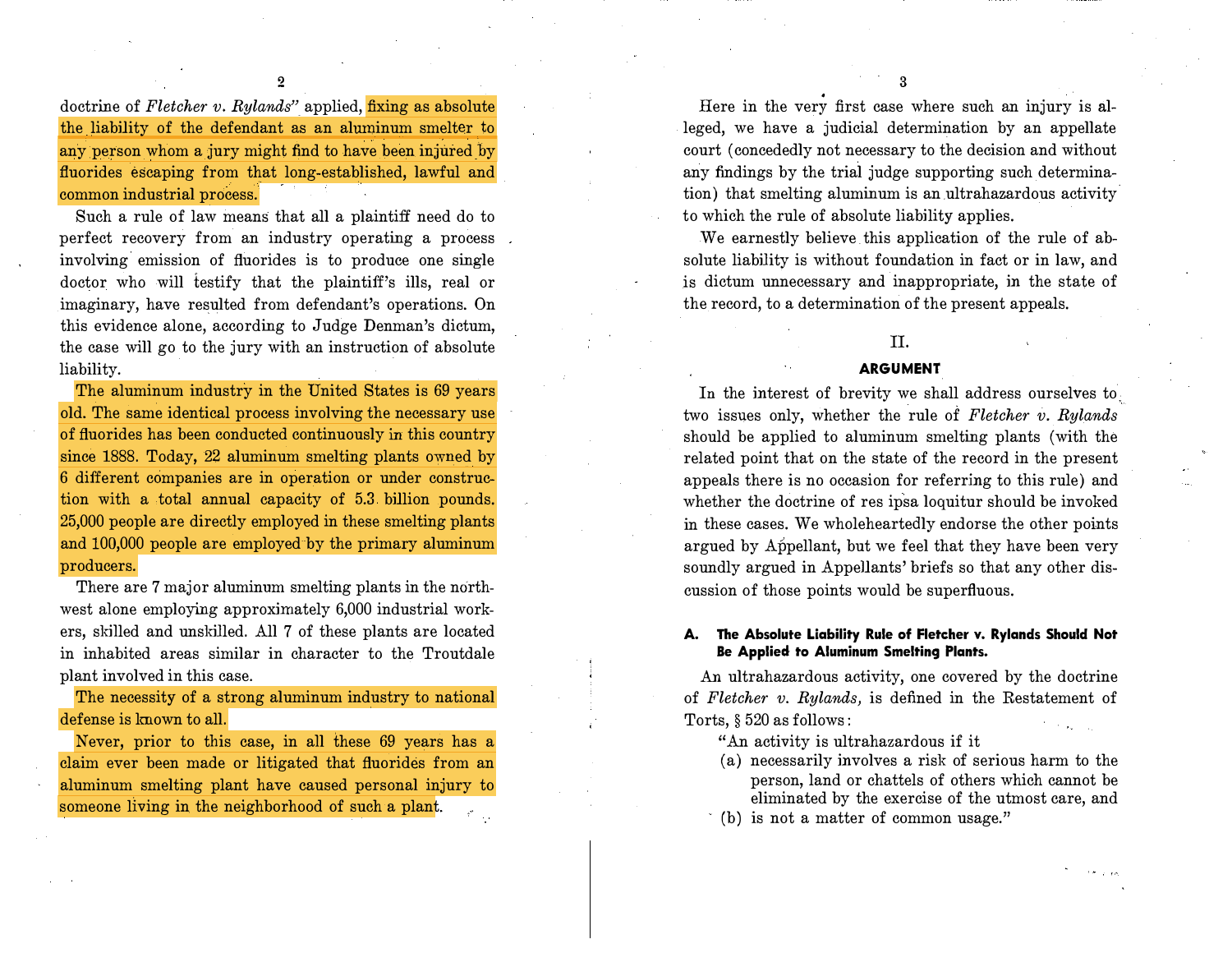As stated in comment g. to § 520:

"In order that an activity may be ultrahazardous it is necessary that it satisfy the conditions stated in both Clauses (a) and (b)."

4

We believe that the record in this case, and the general conditions in the industry of which this court may take judicial notice, make it clear that neither of those conditions exists.

Under the rationale of the Restatement, the hazard to human beings from the industrial activity in question *must*. be serious, constant and commonly recognized before the rule of absolute liability will be imposed. Further, the activity must not be one of common usage. The Restatement states further in comment g. to § 520:

"An activity which normally can be safely carried on, or an instrumentality which can ordinarily be safely used if reasonable care is exercised, is not ultrahazardous even though it is carried on or used to gratify some purely personal idiosyncrasy of the actor. On the other hand, even those activities or instrumentalities which cannot be made safe by the utmost precaution and care may be carried on or used without incurring absolute liability if the activity or instrumentality is one which is commonly carried on or used."

Just the reverse is true in the aluminum industry and the other industries using fluorides in their processes. Speaking of the aluminum industry alone, the hazard to human health cannot be said to be serious, constant or commonly recognized, for in 69 years of continuous operations by the same process, only one such case (the case at bar) has ever presented the contention that such a hazard exists. That aluminum smelting is a matter of "common usage" is apparent from the production statistics set forth above, at page 2.

The law of Oregon accepts the rationale of the Restatement of Torts and has determined the rule of Fletcher  $v$ . Rylands to be synonymous with the rule governing ultrahazardous activities defined in §§ 519 and 520 of the Restatement of Torts: Bedell v. Goulter, 199 Or. 344, 261 P.2d 842 (1953).

The determination of the facts necessary to conclude that an activity is ultrahazardous is a matter for the judgment of the court (Restatement of Torts, § 520, comment h.) which means, of course, for the trial judge initially:  $Luthringer$ . Moore, 31 Cal. 2d 489, 190 P.2d 1 (1948).

Judge East (the District trial judge) made no such find- . ing. On the contary, Judge East stated in his memorandum opinion: "The Court concluded that the so-called doctrine of absolute liability under the facts of the case was not applicable under the decisions of the Oregon Supreme Court." (C.f., R. 80). Judge East submitted the case to the jury upon the theory of negligence with the aid of the  $e$ videntiary rule of res ipsa loquitur.

Judge Denman, on no findings and on no facts which appear either in the record or which are subject to judicial notice, reached out and with one swift stroke branded the aluminum industry and all industries involving the use qf fluorides, an ultrahazardous activity.

The rationale of the Restatement of Torts is that the unusual rule of absolute liability should be used sparingly in only the clearest of situations, e.g., blasting with dynamite and hauling explosives. We submit that the aluminum industry is not at all like the special situations discussed in the Restatement, but is rather like the automobile described in comment e. of § 520 of the Restatement:

"Certain activities may be so generally carried on as to be regarded as customary. Thus, automobiles have come into such general use that their operation is a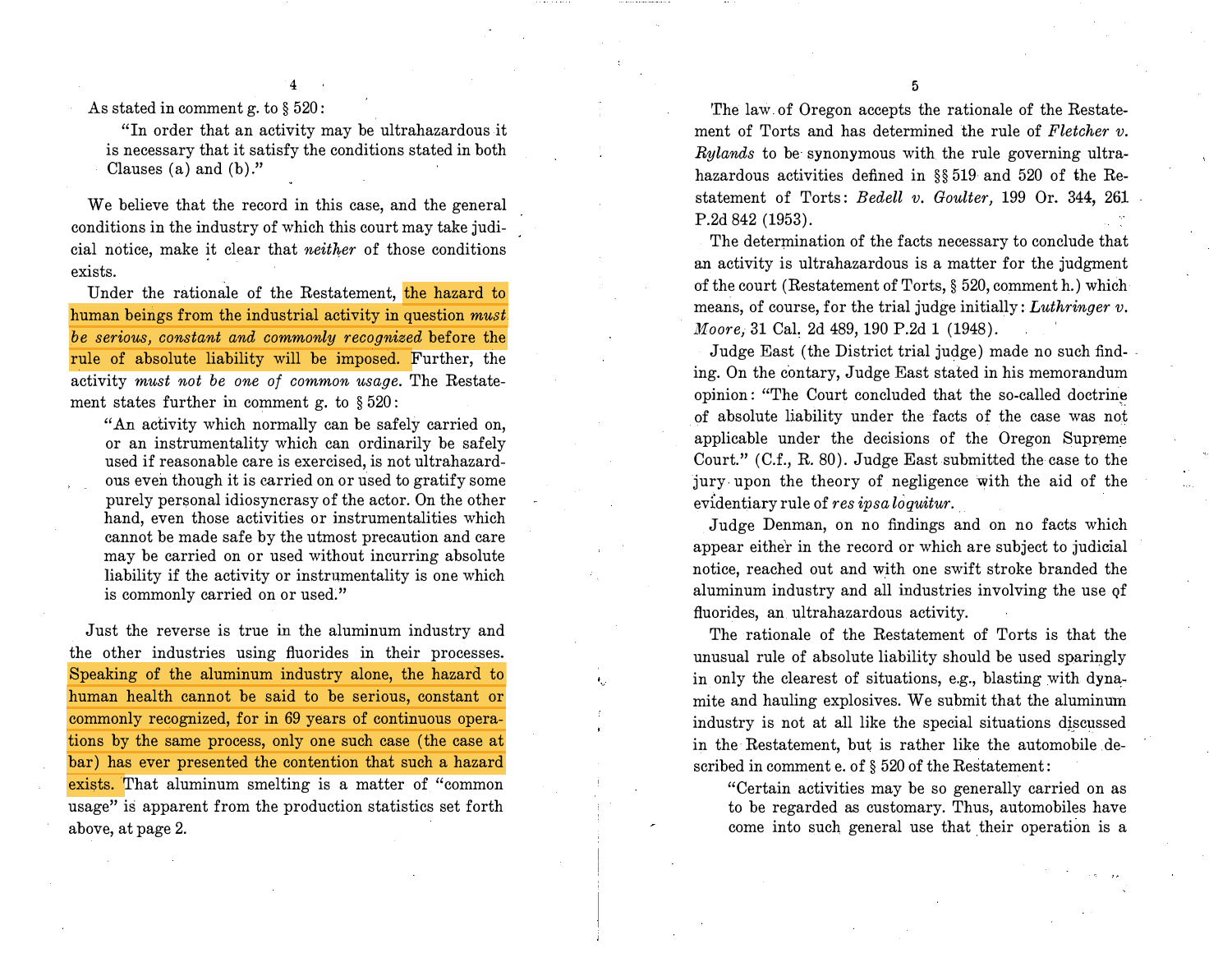matter of common usage. This, together with the fact that the risk involved in the careful operation of a carefully maintained automobile is slight, is sufficient to prevent their operation from being an· ultrahazardous activity."

The record of the past 69 years shows that the risk of . personal injury from an aluminum smelting plant properly designed and properly operated is slight-so slight that only one claim for personal injury has ever been litigated. The rationale of the Restatement of Torts is also the rationale of the cases on this subject, including the Oregon cases, where the rule of absolute liability has been involved.

In Brown v. Gessler, 191 Or. 503, 230 P.2d 541 (1951), the Supreme Court of Oregon said at page 513 : "Though some courts have apparently done so, nevertheless, we are unwilling to extend the application of the rule [absolute liability] beyond its plain import."

In Bedell v. Goulter, supra, the Supreme Court of Oregon followed the Restatement of Torts citing §§ 519 and 520 in invoking the rule of absolute liability to blasting with high explosives.

Every Oregon case cited in the Appellees' brief involves application of the rule of absolute liability to activities as to which there was no dispute that a serious hazard or danger was present.

We respectfully submit that this Court, sitting as another court of the state, as it does in diversity cases, should not take the path which the state supreme court has refused to tread. The rule of absolute liability invoked in Judge Denman's opinion is absolutely without precedent in Oregon or elsewhere and is contrary to the trend of the Oregon decisions as expressed by the Supreme Court of that state in the quotation from Brown v. Gessler, supra.

t

 $\mathbf i$ 

7

Not only is the presence of a serious hazard or· danger to human beings around aluminum smelting plants disputed in this case, such an alleged hazard simply does not in fact exist. This is demonstrated by the following brief references to scientific common knowledge relating to low level exposure to fluorine in various forms:

(1) Report to the English Privy Council by the Medical Research Council (Memorandum No. 22), "A Study of the Hazard to Man and Animals near Fort William, Scotland" (H. M. Stationery Office 1949) .\* In this study of a Scottish aluminum smelting plant, which was referred to by the plaintiff at the trial (R. 467-489), the following appears in the conclusions at page 95: "\*\*\* clinical examination of a small number of residents in the neighborhood of the factory has shown no sign of injury to health."

(2) Bulletin 537, United States Department of the Interior, Bureau of Mines (United States Government Printing Office 1954),� a bibliography on "Air Pollution," refers on page 124 to a paper delivered by E. J. Largent at the First National Air Pollution Symposium (1949) entitled "Effects of Fluorides on Man and Animals," and makes the following statement: "Any human discomfort or impairment of human health will not occur as the result of any general pollution of the air with compounds derived from present normal industrial operations."

( 3) Public Health Bulletin No. 306 of the Public Health Service, Federal Security Agency (1949) entitled "Air Pollution in Donora, Pa." (1949).\* In the Donora case, among other things, the charge was made that the people in the area were exposed to a hazard from industrial fluorides. The following conclusion appears on page 65:

<sup>\*</sup>Copies of extracts from these publications, containing these matters of scientific common knowledge, which the Court should consider before establishing by dictum in these cases a rule wholly without support in the record and entirely inconsistent with the theory of the cases, have been delivered to the Clerk for the convenience of the Court.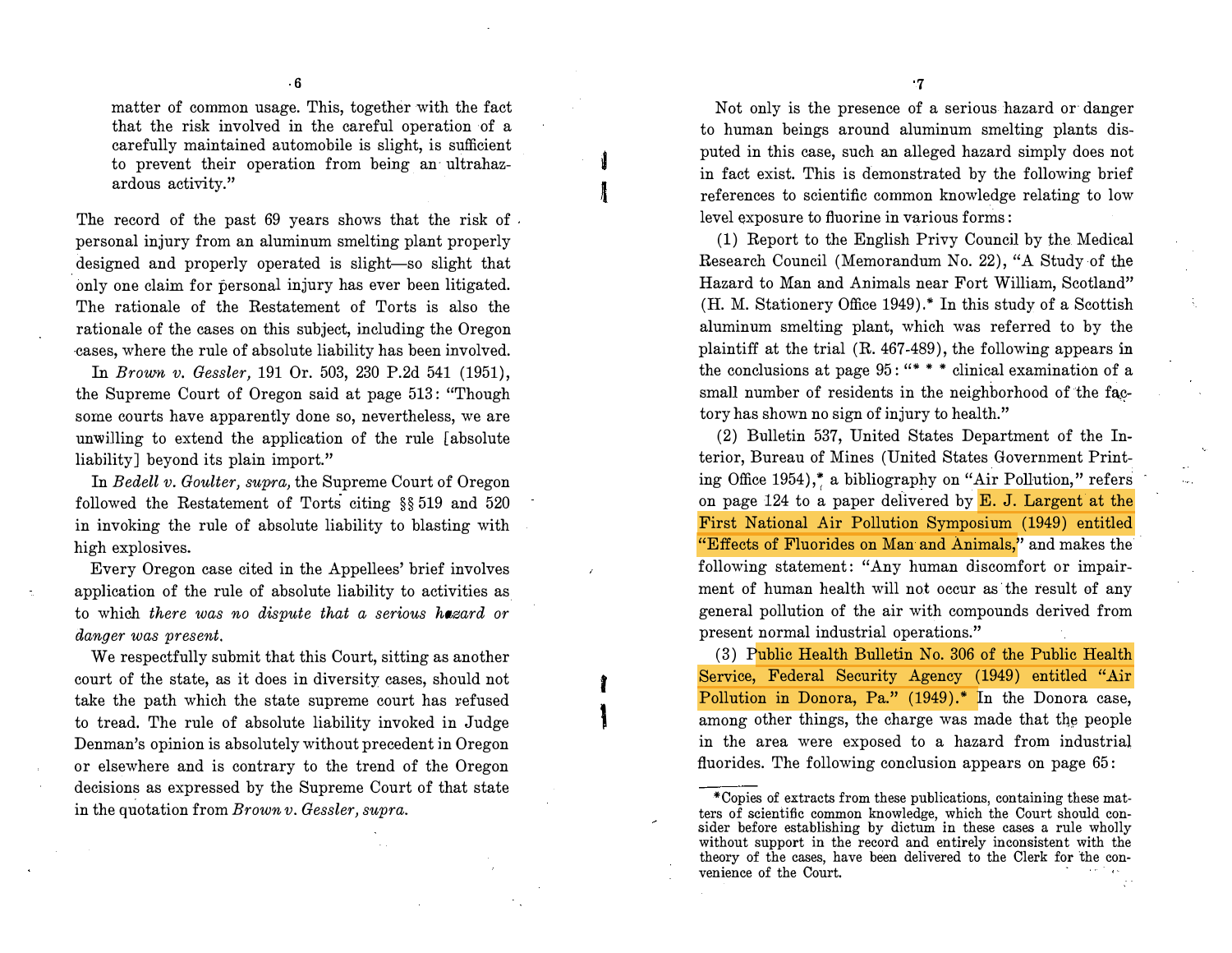"3. Quantitative analyses of human and animal bones for fluoride showed that amounts stored in the skeletal structures were within normal limits which fails to demonstrate an abnormal exposure by inhalation or ingestion."

( 4) In a publication dated March 6, 1957, entitled "Our Children's Teeth"\* and submitted to the Mayor and Board of Estimate of the City of New York, are to be found the statements of one medical and scientific expert after another, all to the effect that fluorides in low concentrations (such as are present around aluminum and other industrial plants) present no hazard to man. Among the scientists quoted to this effect are:

> Frank J. McClure, Ph.D. Senior Nutritionist National Institutes of Health; Nicholas C. Leone, M.D., M.P.H., Ph.G. Chief, Medical Investigation

National Institute of Dental Research; Thomas L. Hagan, D.D.S., M.P.H.

Assistant to the Chief Dental Officer U. S. Public Health Service;

Edward R. Schlesinger, M.D., M.P.H. Associate Director

New York State Division of Medical Services.

(5) In Public Health Report, Volume 69, Number 10, October, 1954, entitled "Medical Aspects of Excessive Fluoride In a Water Supply"\* by members of the Staff of the National Institute of Dental Research, National Institutes of Health, Public Health Service, a report is made on a

\*Copies of extracts from these publications have been delivered to the Clerk for the convenience of the Court.

9

ten-year study of 116 persons in Bartlett, Texas, where the drinking water contains about eight parts per million of fluorine, and 121 persons in Cameron, Texas, where the drinking water contains four parts per million fluorine. Significantly, the authors state the following regarding the effects of ingesting eight parts per million of fluorine over a long period of time (which is a higher concentration of fluorine over a longer period of time than was present around the Troutdale plant or around any industrial plants with reasonable controls):

"No clinically significant physiological or functional effects resulted from prolonged ingestion of water con taining excessive fluoride, except for dental fluorosis."

Claims have been made by farmers that livestock (entirely different from human beings) grazing near aluminum smelting plants have been- injured. Following is a brief quotation from two such cases tried in the District Courts of the United States, in one of which the finding was for the farmer and in the other the finding was for the Company.

In William M. Fraser and Marie Fraser v. Aluminum Company of America in the District Court of the United States for the Western District of Washington, Southern Division, Civil No. 1223 (unreported), Judge Leavy made the following finding of fact:

"26. The manufacture of aluminum at the defendant's Vancouver plant is of fundamental importance to the economy, not only of the area surrounding said plant, but of the entire United States, and is essential to the achievement of the national defense program. The defendant acted reasonably in the selection of the site for its Vancouver plant. The plant is suitably situated for the manufacture of aluminum and the defendant has expended large sums of money in its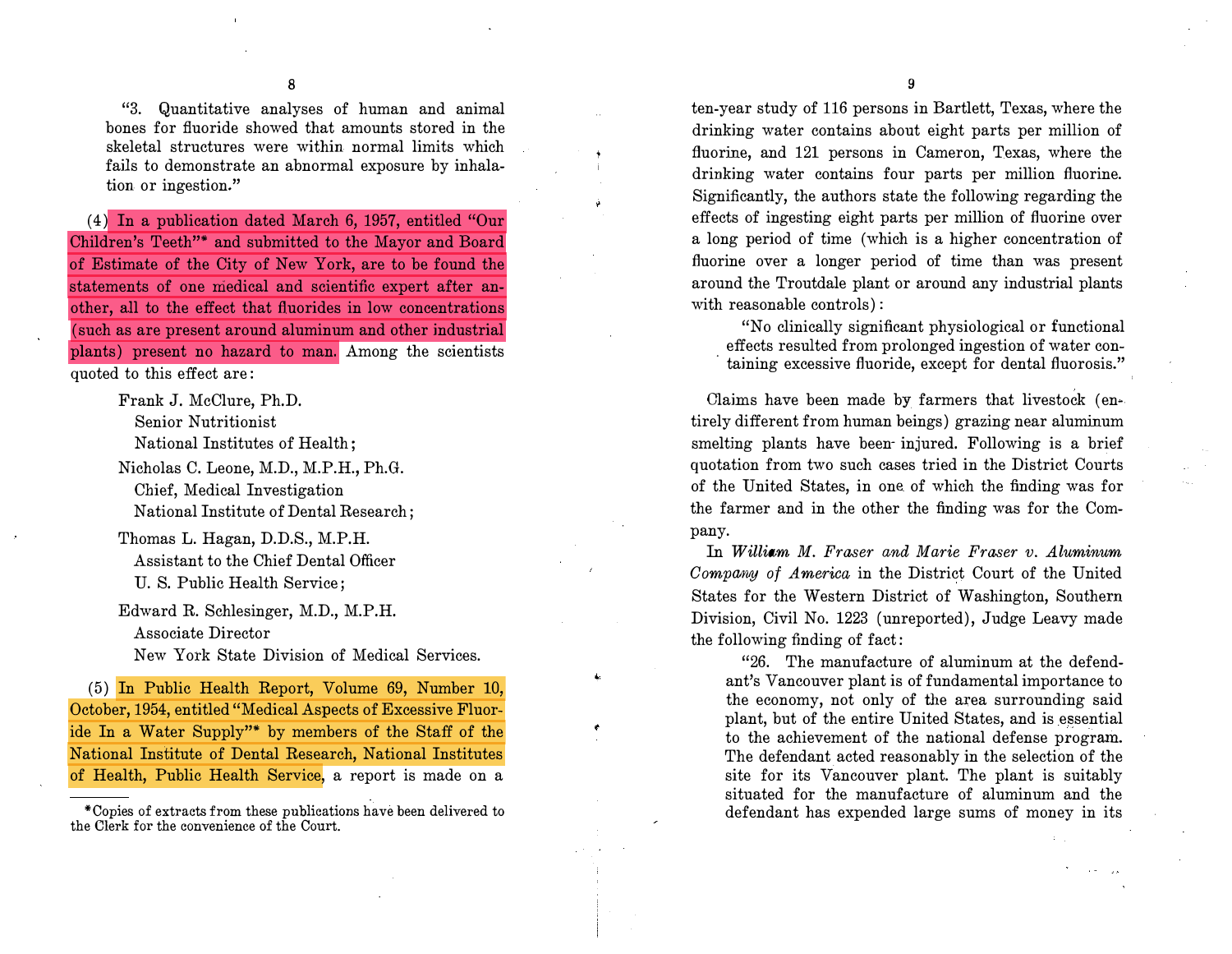construction and improvement and it is a permanent facility."

In Arvidson v. Reynolds Metals Company, 125 F. Supp. 481 (W.D. Wash., S.D. 1954) (affirmed upon the opinion of the district court, 236 F.2d 224), the trial judge referred to the "lawful and important character of defendant's operations" (p. 483) and reached the following conclusions (p. 486):

"I have reached the following basic conclusions on the factual issues of the case: Plaintiffs have not sustained the burden of producing a preponderance of credible evidence to establish (a) fluorine content in the forage on their lands in amounts above non-toxic limits; (b) substantial fluorine content in forage attributable to effluence from defendant's plants; or (c) that plaintiffs' lands or cattle sustained fluorine damage in particulars and amounts that can be determined with reasonable or any certainty."

#### B. In Any Event, on the State of the Record in the Present Cases, It Is Inappropriate and Unnecessary to Apply the Absolute Liability Rule.

When the state of the record in the present cases is analyzed, it is clear that Judge Denman's application of the absolute liability rule of Fletcher  $v$ . Rylands is dictum and that the record neither requires nor warrants its application. That this is so is substantiated by the following:

(1) At the close of the evidence the defendant made a motion for a directed verdict (R. 1862-3), which the trial judge denied in a considered opinion. Martin v. Reynolds Metals Company, 135 F. Supp. 379 (1952). The concluding and decisive paragraph of this opinion is also in the record (R. 1864). In this opinion the trial judge discussed the question as to whether under Oregon law the cases were controlled by negligence rules or by what he termed the "socalled doctrine of  $Rylands$  v. Fletcher or the strict liability and ultrahazardous condition theories of liability" (135 F. Supp. 380). He concluded that negligence rules were controlling, declaring:

"\* • • the matter will be submitted to the jury on the .theory of negligence if any, and the lack of ordinary due care and caution on the part of the defendant with the aid in favor of the plaintiff of the rule of res ipsa loquitur \* \* \*"  $(135 \text{ F.} \text{ Supp.} 382; \text{see also R.} 1864)$ 

(2) Consistent with this declaration of the basic and controlling principles of law which the trial judge deemed controlling, the jury was instructed on negligence rather than absolute liability principles. Thus, the jury was told that "these three law actions are based upon what is generally. referred to, as alleged negligence on the part of the defendant \*\*\*"  $(R. 1874)$ ; that the plaintiffs contended "that the defendant negligently and carelessly continued to release or permit to escape the dangerous, poisonous fluoride compounds \* \* \*"  $(R. 1875)$ ; and that the defendant claimed that its "plant was not operated negligently  $***$ " (R. 1876). The trial judge then went on to give instructions defining "negligence" (R. 1876-7), and instructed the jury with respect to the duty of the operator of an aluminum reduction plant "not to be negligent in the course of such operations to such parties or persons in the vicinity, thereof." (R. 1877). The jury was instructed with respect to "the degree of care, caution and vigilance required by law" (R. 1877-8), and was further instructed that it was the burden of plaintiffs to establish that "such negligence, if any, must be the proximate cause of the alleged injury \*\*\*\*" (R. 1878).

After instructing the jury that plaintiffs had the burden of proving (1) "negligence on the part of the defendant"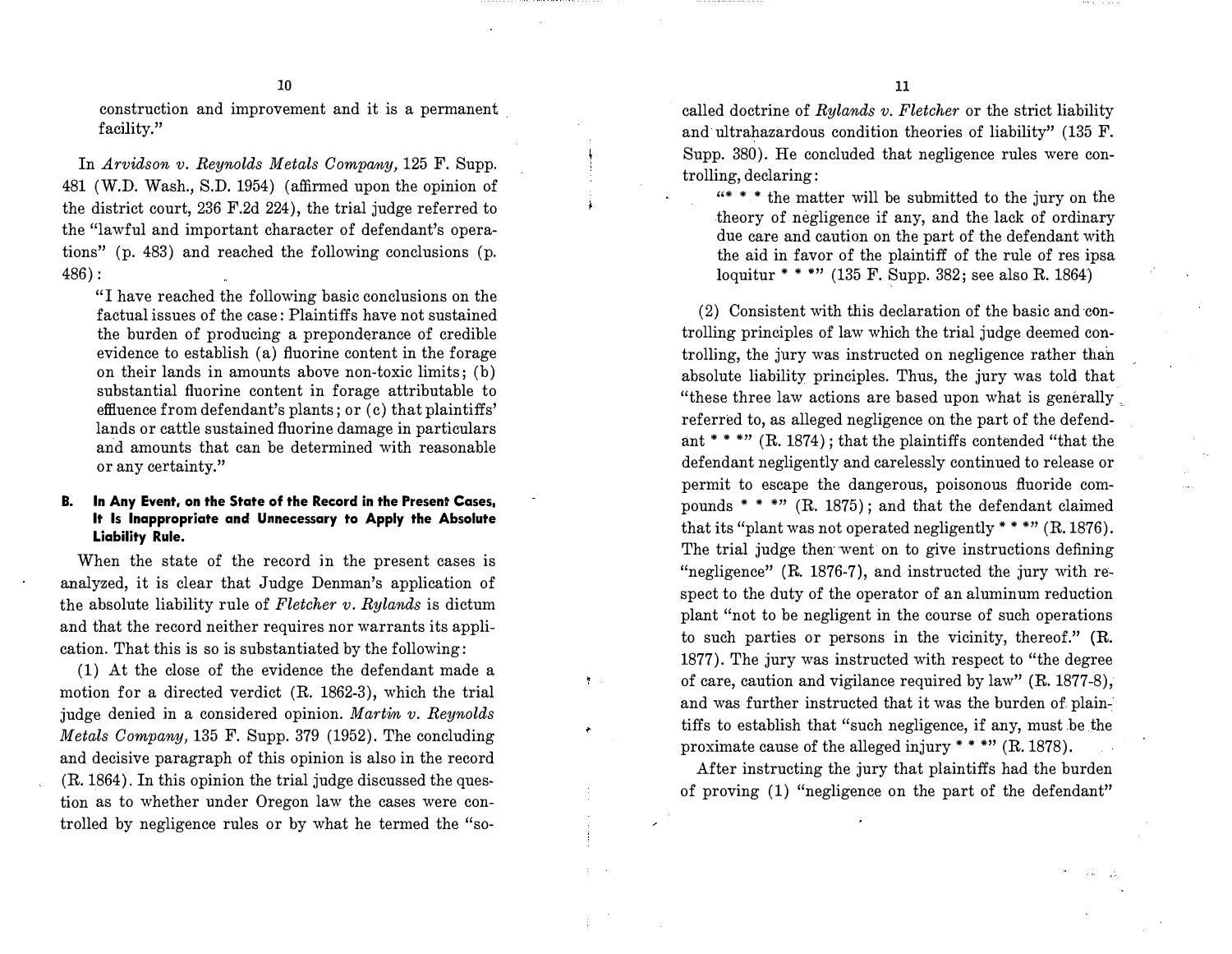and (2) that "such negligence, if any, was the proximate cause of the injuries complained of \*\*\*\*"  $(R. 1879)$ , the trial judge went on to say that in determining whether plaintiffs had met this burden of proof "they are entitled to, and you must consider, the rule or doctrine of the law of negligence, generally referred to as res ipsa loquitur  $***$  (R. 1879). Then the trial judge gave extensive instructions to the jury explaining this doctrine (R. 1879-1880). The trial judge cautioned the jury that the plaintiffs' burden of proving negligence by a preponderance of evidence was not changed by the doctrine of res ipsa loquitur and that it remained plaintiffs' burden to establish negligence by a preponderance of the evidence (R. 1880-1). In his concluding instructions on this aspect of the cases, the trial judge again reiterated the necessity of a finding "that the defendant was negligent" and that such negligence "was the proximate cause of the injuries complained of" in order to find verdicts in favor of plaintiffs (R. 1884-5).

(3) A review of all of the instructions to the jury (R. 1865-1892) demonstrates that the trial judge remained constant to and consistent with the basic theory which he declared in his opinion, namely, that the cases were controlled by negligence principles, aided by the doctrine of res ipsa loquitur, and not by "the so-called doctrine of  $Ryl$ *ands v. Fletcher* or the strict liability and ultrahazardous condition theories of liability." No instructions on any of these last-mentioned rules or theories of liability were given to the jury.

 $(4)$  As we have already noted above, there are no findings by the trial judge supporting the application of any such rules or theories, and it goes without saying that there could be none since the trial judge regarded them as inapplicable.

On this state of the record, the holding of Judge Denman that "the doctrine of Fletcher v. Rylands also applies" is dictum, pure and simple. That this is so is conceded in so many words by the Appellees in their Brief in Answer to Petition for Rehearing, at page 31:

"In the opinion of Judge Denman is the statement that, 'We think that the doctrine of Fletcher v. Rylands also applies.' This statement is entirely correct under the Oregon law, though not strictly necessary to the decision, inasmuch as the trial court had not instructed the jury concernimg strict liability but had instructed on the milder rule of res ipsa loquitur."

We submit, therefore, that these cases should be decided on the basis of the record made in the trial court. The . question now before this Court is whether the verdicts and the judgments entered thereon are supportable on the basis of what was said and done at the trial, rather than on that which was never said nor done because the trial judge refused to say or do it. The theory on which the cases were given to the jury was, to use the very language of the trial judge, "the theory of negligence if any, and the lack of ordinary due care and caution on the part of the defendant with the aid in favor of the plaintiff of the rule of res ipsa loquitur \* \* \*" (135 F. Supp. 382; R. 1864). The Appellant here is the defendant, not the plaintiffs. The issue is whether the theory of liability adopted by the trial court, negligence with the aid of res ipsa loquitur, was proper. On the state of the record there is no issue on these appeals with respect of the record there is no issue on these appeals with respect to and no occasion for reference to Fletcher v. Rylands, or absolute liability, or extrahazardous activities.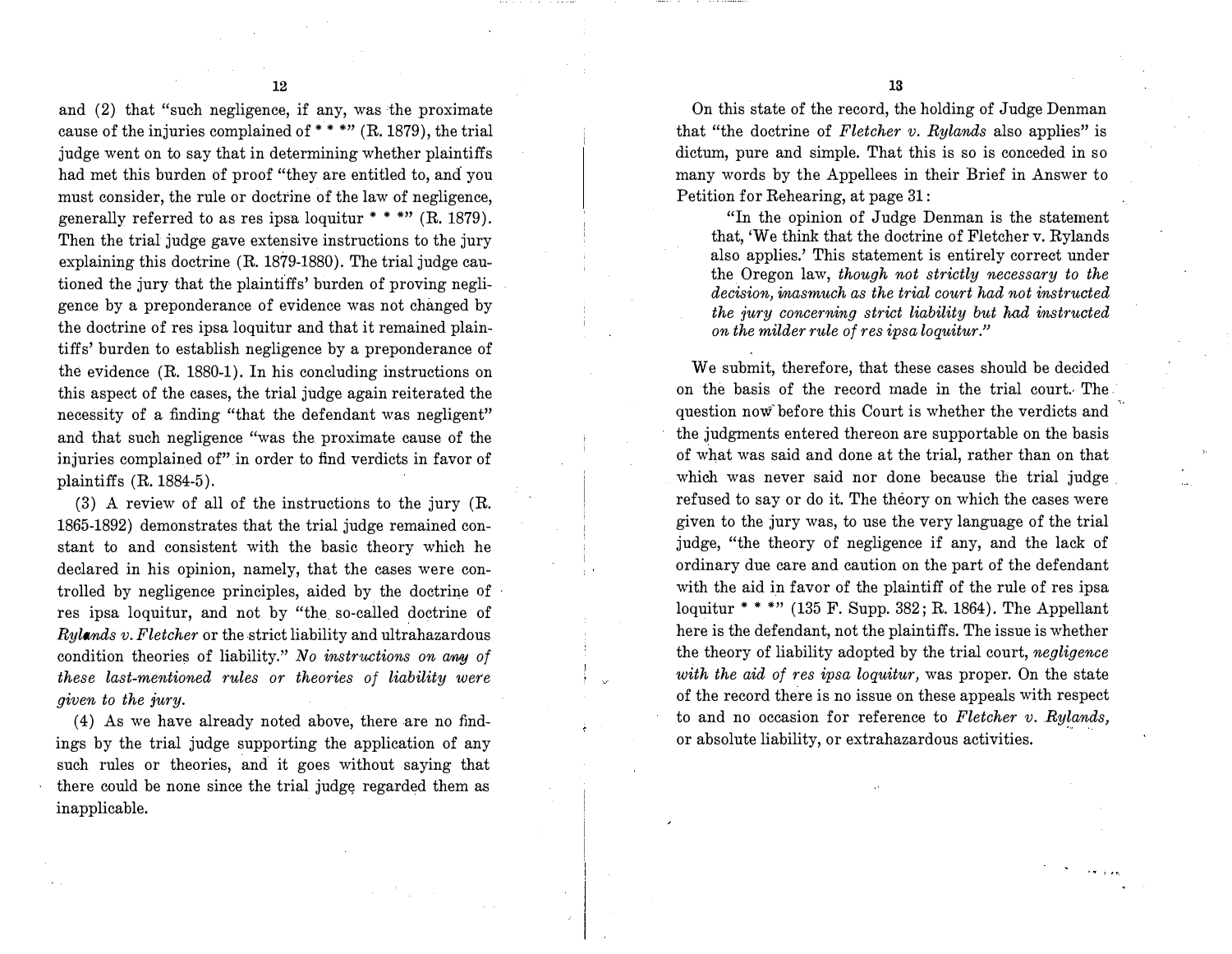### C. The Doctrine of Res Ipsa Loquitur Should Not Have Been Invoked in These Cases.

While our principal complaint is against invoking the extreme rule of absolute liability against a long-established industrial process of common usage involving the use of fluorides, particularly in cases which do not on the record raise that question, we also feel that the trial judge had no basis in fact or law for allowing the jury to apply the doctrine of res ipsa loquitur as a substitute for evidence of negligence. In substance, the trial judge's instructions to the jury upon this subject (R. 1880) stated that the mere oceurrence of an unexpected mishap which the jury might :find to be causally connected to the defendant's plant would make out or present a proximate cause of negligence. Contrary to the judge's charge, the doctrine of res ipsa loquitur cannot be invoked in Oregon to raise an inference of negligence unless the mishap is such as is commonly associated with negligence on the part of the person possessing and controlling the instrumentality in question: see, e.g., Ritchie v. Thomas, 190 Or. 95, 224 P.2d 543 (1950); Suko v. Northwestern Ice Co., 166 Or. 557, 113 P.2d 209 (1941). A mere freak occurrence or accident, even if found to be causally related to the defendant, creates no liability under res ipsa loquitur. Even under that doctrine, negligence cannot be predicated upon circumstances of injury which do not be, speak negligence, or upon mere guesswork and speculation: Dunning v. Northwestern Electric Co. (on rehearing),  $186$ Or. 399, 206 P.2d 1177 (1949).

Indeed, the very unexpectedness of an accident or injury tends to foreclose its foreseeability and hence to disprove negligence. "[N] o one is required to possess prophetic ken, and, since the law makes no unreasonable demands, no one is required to guard against that which he cannot foresee

and which common knowledge does not deem dangerous": Doherty v. Arcade Hotel, 170 Or. 374, 390, 134 P.2d 118, 124 (1943).

# III.

# **CONCLUSION**

We have presented in this brief, with the hope that it will be of assistance to this Court, a brief consideration of several of the broader questions involved in these cases which affect the aluminum and chemical industries generally. We trust that the Court will not regard our selection of these questions for discussion as an indication that the other points argued by Appellant are not equally sound; to the contrary, we believe them to be so adequately covered in the briefs of Appellant as to require no further argument by us.

On the basis of the foregoing arguments, together with the arguments advanced in Appellant's briefs, the judgments should be reversed.

Respectfully submitted,

FRANK L. SEAMANS, SMITH, BUCHANAN, INGERSOLL, RODEWALD & ECKERT 1301 Alcoa. Building Pittsburgh 19, Pennsylvania

> Attorneys for Aluminum Company of America

GORDON JOHNSON,

THELEN, MARRIN, JOHNSON & BRIDGES Ill Sutter Street San Francisco 4, California

> Attorneys for Kaiser Aluminum  $d$  Chemical Corporation